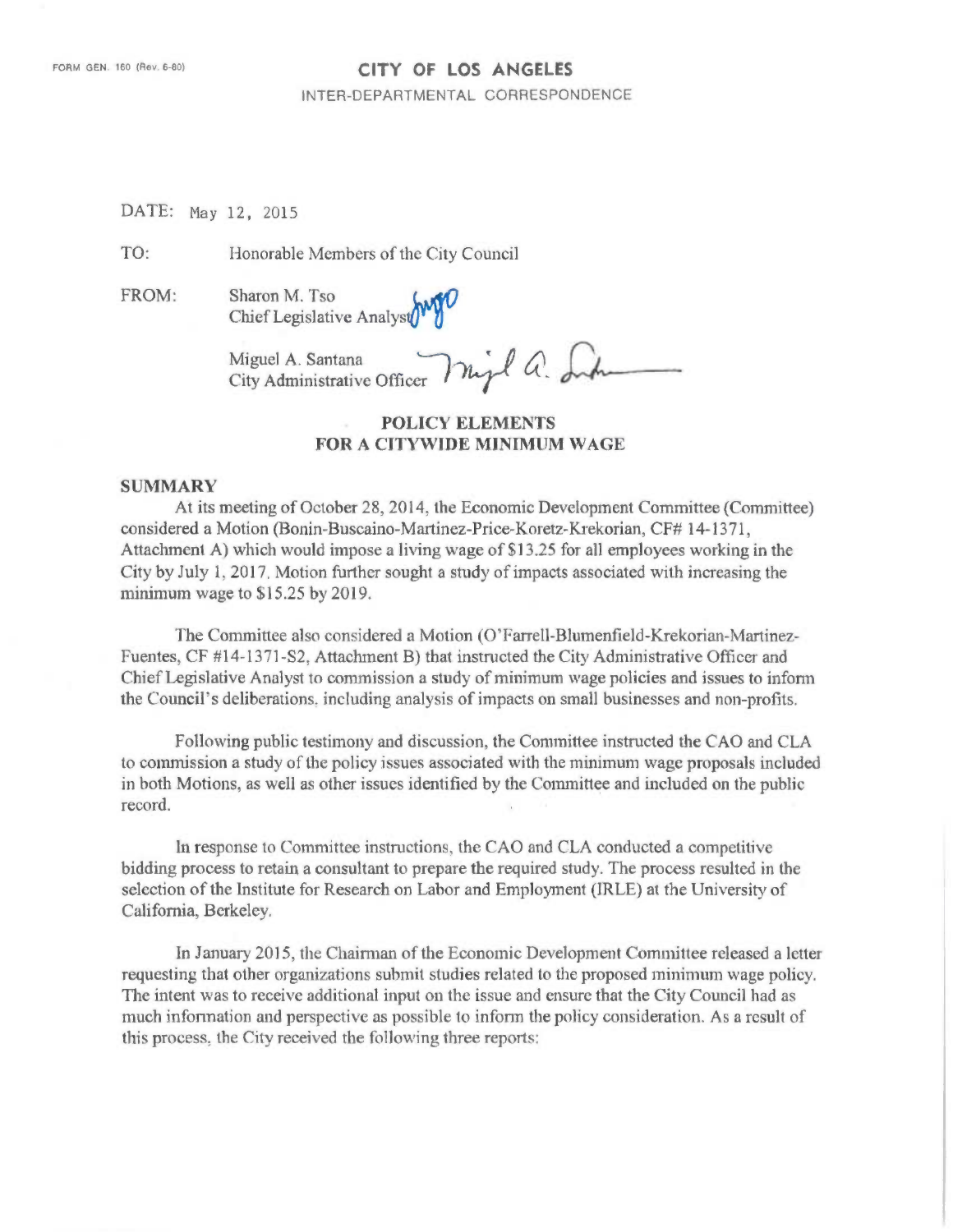- IRLE submitted "The Proposed Minimum Wage Law for Los Angeles: Economic Impacts and Policy Options;"
- Beacon Economics submitted "Cost-Benefit Analysis: Los Angeles Minimum Wage Proposal;" and
- The Economic Roundtable submitted "Los Angeles Rising: A City That Works for Everyone."

The Chairman of the Economic Development Committee also directed the CLA and CAO to commission a peer review of all studies submitted for Council consideration. The team of Drs. Till von Wachter and Jeffrey Wenger, economists with UCLA and the University of Georgia, was selected to complete this report. Their report titled "Technical Review of Studies Related to the Citywide Minimum Wage Proposal in the City of Los Angeles" was considered by the Committee on May 5, 2015.

In addition to the Committee instructions, letters were submitted to the public record by several Councilmembers. These include:

| $\alpha$     | October 28, 2014  | O'Farrell                               |
|--------------|-------------------|-----------------------------------------|
| $\sim$       | October 28, 2014  | <b>Bonin</b>                            |
| $\sim$       | December 30, 2014 | Blumenfield-Fuentes-Krekorian-O'Farrell |
| $\mu\mu$ and | March 1, 2015     | Blumenfield                             |
|              | March 24, 2015    | Bonin                                   |
| $-$          | March 24, 2015    | Blumenfield-Fuentes-O'Farrell           |
|              | April 30, 2015    | O'Farrell-Blumenfield                   |

Finally, the Economic Development Committee held public hearings throughout the City to receive testimony concerning the minimum wage proposals and the studies conducted by IRLE, Beacon Economics, Economic Roundtable, and Dr.s von Wachter and Wenger. The public provided extensive testimony at those hearings. Additional testimony and comments were provided in writing.

At the meeting of May 5, 2015, the Committee requested that the CLA provide an overview report that describes the range of options associated with a minimum wage policy. This document provides an outline of the major decision points with regard to the structure of a minimum wage ordinance, should the Committee choose to move forward with such a policy.

### RECOMMENDATION

That the City Council, if it chooses to establish a Citywide minimum wage:

1. Request the City Attorney prepare and present an ordinance to establish a Citywide minimum wage;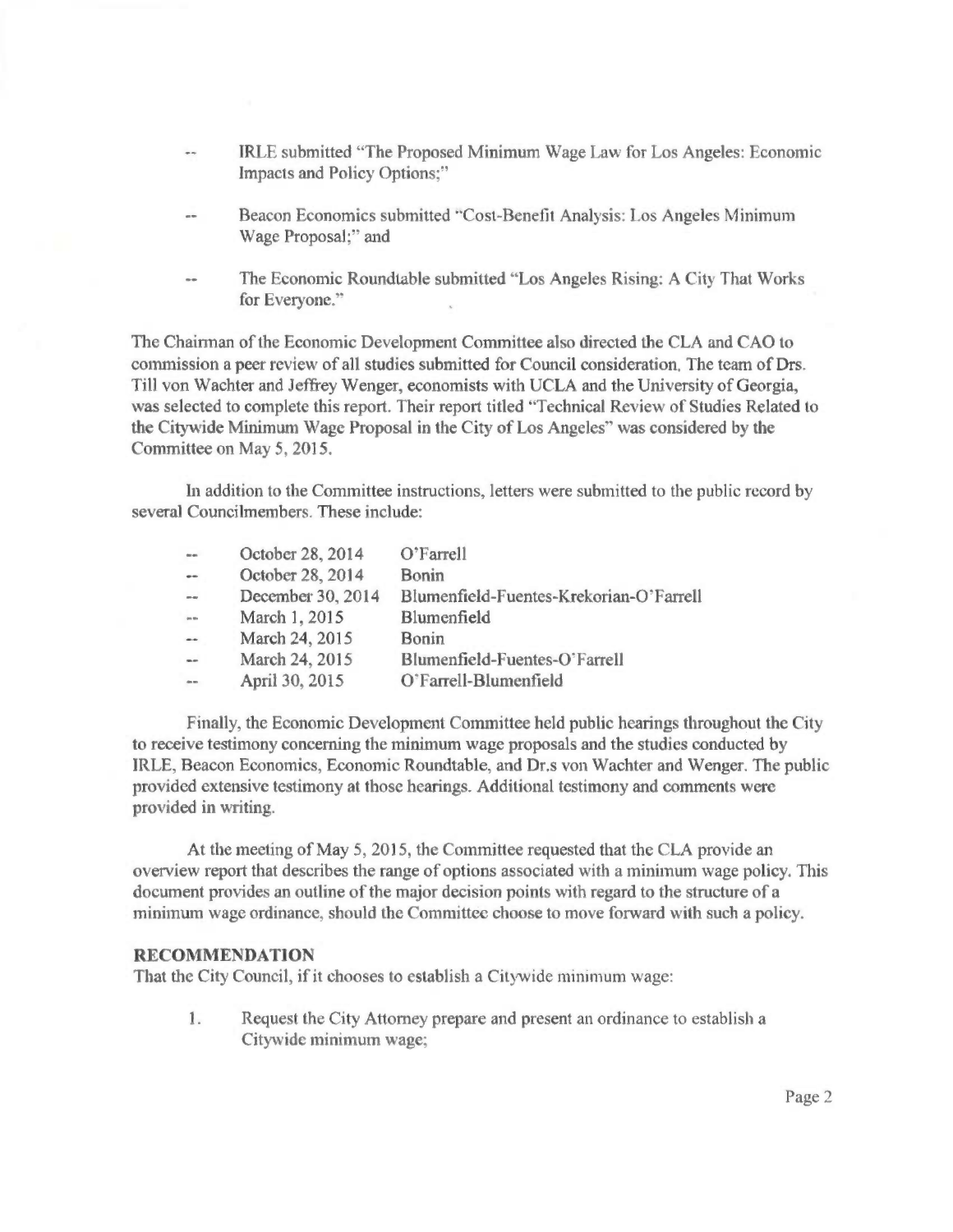2. Instruct the CAC) to work with the appropriate department(s) to determine the staffing level needed to implement a Citywide minimum wage law.

# TABLE OF CONTENTS

|                |                                                     | Page |
|----------------|-----------------------------------------------------|------|
| A.             | City Approach Toward Minimum Wage                   |      |
| B.             | Target Wage Schedule                                | 5    |
| $\mathbb{C}$ . | Indexing                                            | 9    |
| D.             | Alternative Rate Schedule: Small Business           | 13   |
| E.             | Alternative Rate Schedule: New Business             | 17   |
| F.             | Alternative Rate Schedule: Non-Profits              | 18   |
| G.             | Alternative Rate Schedule: Tipped Employees         | 22   |
| H.             | Alternative Rate Schedule: Youth Wage/Training Wage | 24   |
| I.             | <b>Exemptions: Hardship</b>                         | 26   |
| J <sub>r</sub> | Compensated and Uncompensated Time Off              | 27   |
| K.             | <b>Evaluation of Effects</b>                        | 28   |
| L.             | Enforcement                                         | 31   |
| M.             | Other                                               | 32   |

Page 3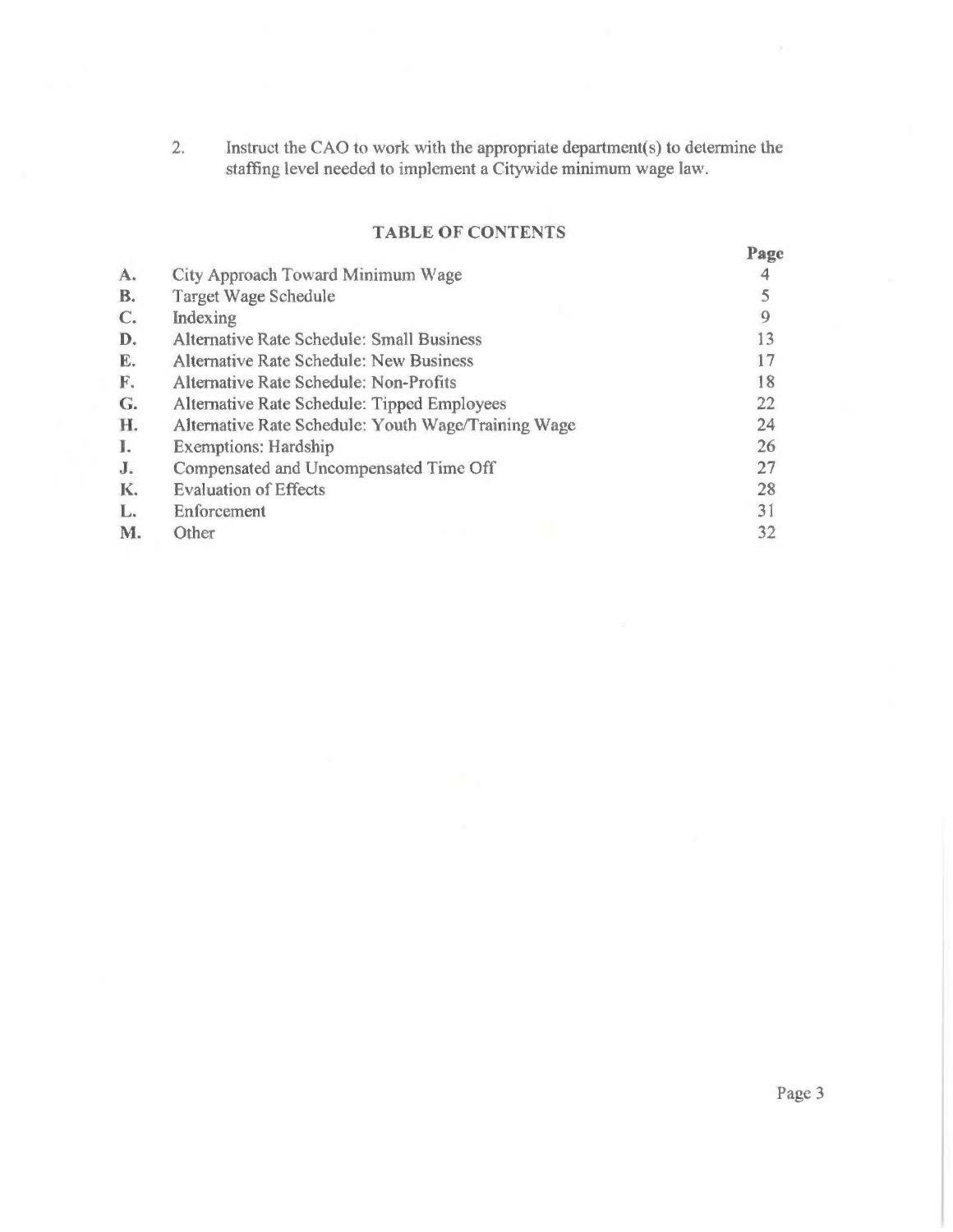### A. CITY APPROACH TOWARD MINIMUM WAGE

The City has several minimum wage policy options. The City could continue to rely on State and federal lawmakers to set and adjust the minimum wage. The State Legislature is currently considering SB 3 (Leno) which would increase the California minimum wage to \$13.00 by 2017. A similar bill was considered by the legislature in the last session, but it failed to pass the Assembly. The City could adopt a position relative to State and federal minimum wage laws and actively pursue adoption of such legislation.

The City could also adopt a local minimum wage that would be effective only if the State fails to increase the minimum wage. The City adopted a similar strategy with regard to a ban on plastic shopping bags. In this approach, a local minimum wage ordinance would be effective at a given date, unless the State adopts a minimum wage increase that satisfies certain conditions.

Finally, the City could adopt a local minimum wage that is independent of the rates adopted by the State and federal governments.

|     | <b>ACTION</b> |                                                                                                                                                                                                   |  |
|-----|---------------|---------------------------------------------------------------------------------------------------------------------------------------------------------------------------------------------------|--|
| A.1 |               | Which policy position shall the City pursue concerning<br>the minimum wage?                                                                                                                       |  |
|     | $= 4$         | No change. Rely on State and federal legislators<br>to establish the minimum wage.                                                                                                                |  |
|     | $=$           | No change, but pursue State and federal<br>legislation to increase the minimum wage.                                                                                                              |  |
|     | w.            | Adopt a City minimum wage that is effective by<br>a date certain unless the State implements a<br>minimum wage increase that meets certain<br>criteria (target rate within a certain time frame). |  |
|     |               | Implement a City minimum wage.                                                                                                                                                                    |  |

If the Council chooses to implement a City minimum wage policy, several elements would be essential to the policy's structure. The following sections address the policy components and major decision points of a minimum wage policy.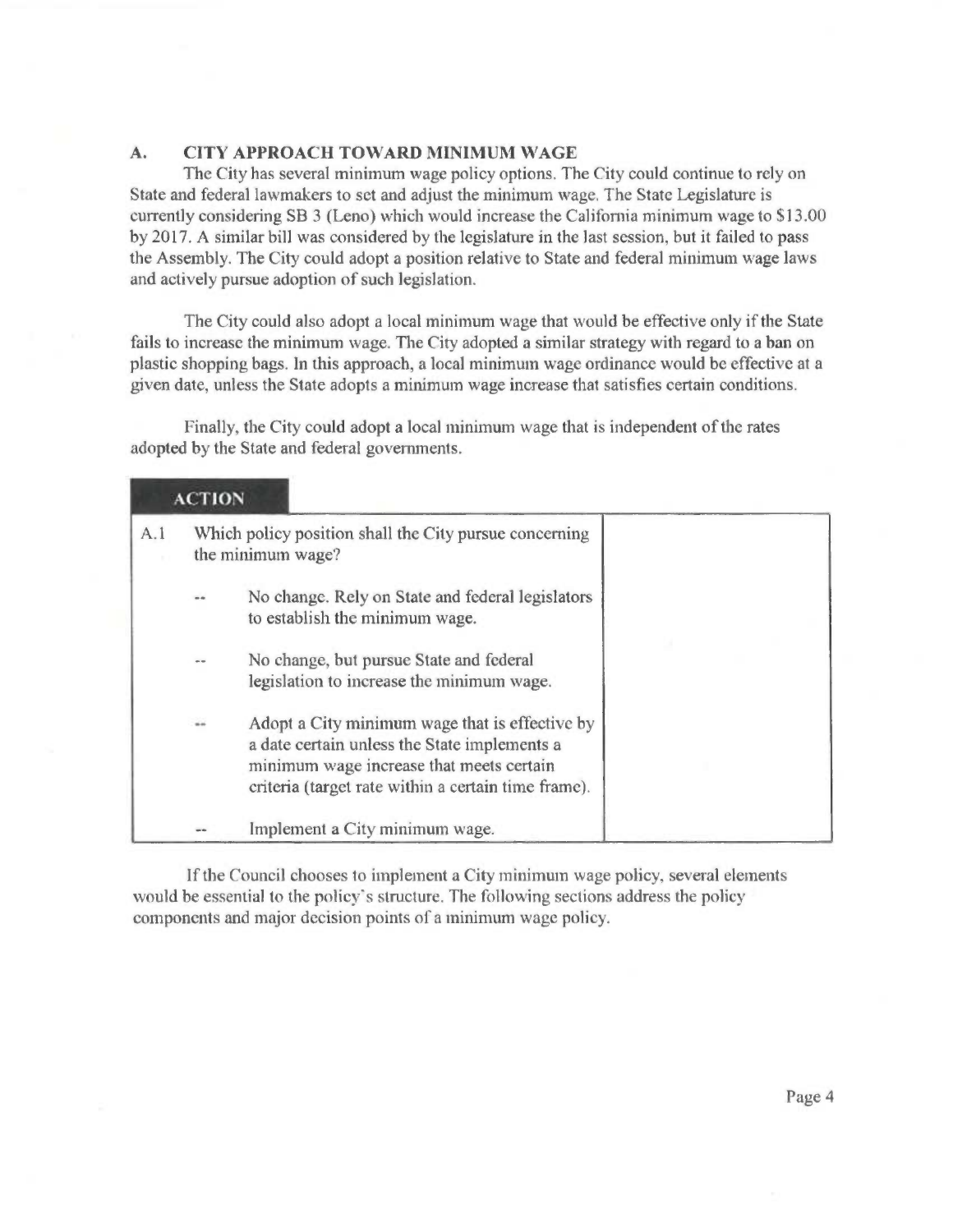## B. TARGET WAGE SCHEDULE

First, the policy will need to determine a wage schedule showing the target rate and the time frame in which that rate would be achieved. The combination of these two factors can generate a nearly infinite number of implementation schedules. Table 1 provides several examples, including the following rate schedules:

- known schedule for State annual adjustments (column 1);  $\bullet$
- SB 3 (Leno) which would increase the State minimum wage to \$13.00 (column 2);
- Mayor Garcetti proposal (column 3);  $\bullet$
- Motion (Bonin-Buscaino-Martinez-Price-Koretz-Krekorian) proposal (column 4);
- a methodology incorporating an initial increase of \$1.50 (50 cents above the approved State minimum wage increase effective January 1, 2016), with annual adjustments of 50 cents, 75 cents, or \$1 (columns 5, 6, 7 respectively);
- a steady increase of 50 cents, 75 cents, or \$1 after the State minimum wage increase effective January 1, 2016 (columns 8, 9, 10 respectively); and
- Initial three years at a steady increase rate; in fourth year, the steady rate is increased by an additional 25 cents to incorporate an inflation adjustment; followed by CPI (columns 11, 12, 13 respectively).

Many alternative adjustment schedules could be devised in consideration of the intent of the policy, such as the speed to implement a target rate, the intention to allow employers and the economy to absorb the increased rates, and the unadjusted value of the target rate relative to the present value of that rate.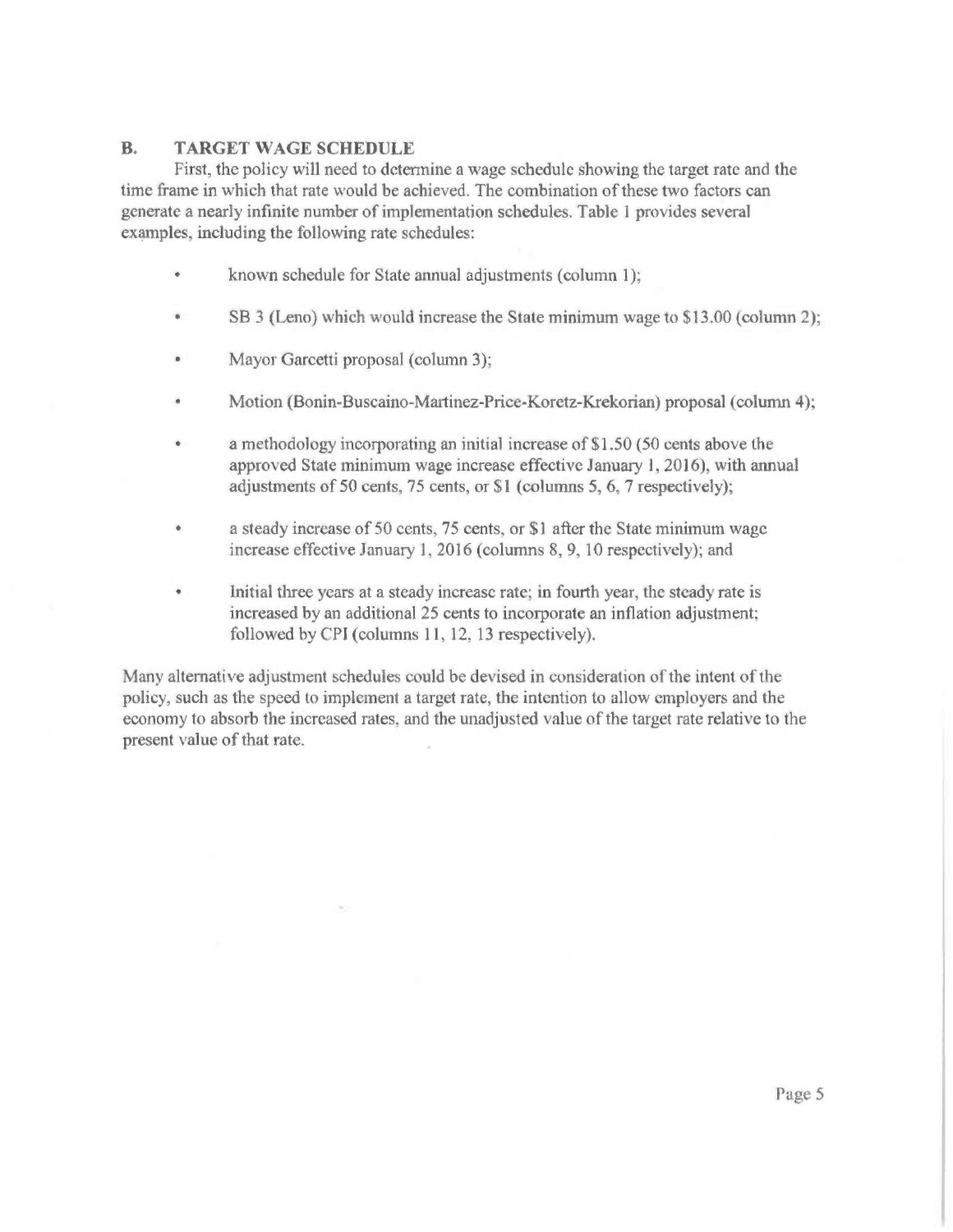|      |              | $\overline{2}$           | 3       | 4       | 5       | 6                |         | 8       | 9       | 10      | 11      | 12               | 13      |
|------|--------------|--------------------------|---------|---------|---------|------------------|---------|---------|---------|---------|---------|------------------|---------|
|      | <b>State</b> |                          | City    |         |         | Bump plus Steady |         |         | Steady  |         |         | Steady, Modified |         |
|      | Known        | <b>SB3</b>               | Mayor   | Council | \$0.50  | \$0.75           | \$1.00  | \$0.50  | \$0.75  | \$1     | \$0.50  | \$0.75           | 51      |
| 2015 |              | $$9.00$$ \$ $9.00$       | 510.25  | \$10.25 | \$9.00  | 9.00<br>Ś.       | 59.00   | 59.00   | \$9.00  | 59.00   | 59.00   | \$9.00           | \$9.00  |
| 2016 |              | \$10.00 \$11.00          | \$11.75 | \$11.75 | \$10.50 | \$10.50          | \$10.50 | \$10.00 | \$10.00 | \$10.00 | \$10.00 | \$10.00          | \$10.00 |
| 2017 |              | \$10.00 \$13.00          | \$13.25 | 513.25  | \$11.00 | 511.25           | \$11.50 | \$10.50 | S 10.75 | \$11.00 | \$10.50 | \$10.75          | \$11.00 |
| 2018 |              | $$10.00 \ 513.26$        | \$13.52 | \$14.25 | \$11.50 | \$12.00          | \$12.50 | \$11.00 | \$11.50 | \$12.00 | \$11.00 | \$11.50          | \$12.00 |
| 2019 |              | \$10.00 \$13.53          | 513.79. | \$15.25 | \$12.00 | \$12.75          | \$13.50 | \$11.50 | 512.25  | \$13.00 | 511.75  | \$12.50          | \$13.25 |
| 2020 |              | $$10.00$ $$13.80$        | \$14.06 | \$15.56 | \$12.50 | \$13.50          | \$14.50 | \$12.00 | \$13.00 | \$14.00 | \$12.50 | \$13.50          | \$14.25 |
| 2021 |              | \$10.00 \$14.07          | 514.34  | \$15.87 | \$13.00 | \$14.25          | \$15.50 | \$12.50 | \$13.75 | \$15.00 | \$13.25 | \$14.50          | \$15.50 |
| 2022 |              | \$10.00 \$14.35          | \$14.63 | \$16.18 | \$13.50 | \$15.00          | \$15.81 | \$13.00 | \$14.50 | \$15.30 | \$14.00 | \$15.50          | \$15.81 |
| 2023 |              | $$10.00$ $$14.64$        | \$14.92 | \$16.51 | \$14.00 | \$15.30          | \$16.13 | \$13.50 | 515.25  | \$15.61 | \$14.75 | \$15.81          | \$16.13 |
| 2024 |              | $$10.00$ $$14.93$        | \$15.22 | \$16.84 | \$14.50 | 515.61           | \$16.45 | \$14.00 | \$15.56 | \$15.92 | \$15.50 | 516.13           | 516.45  |
| 2025 |              | $$10.00 \text{ } $15.23$ | \$15.52 | 517.17  | \$15.00 | \$15.92          | \$16.78 | \$14.50 | \$15.87 | 516.24  | 515.81  | 516.45           | \$16.78 |

Table 1 Sample Minimum Wage Rate Schedules

Legend to borders. shades, colors:

Min-Median estimated at approximately 60% based on IRLE study; data not available for other models.

IlYears where the minimum wage would increase automatically by a CPI adjustment, estimated at 2% annual, if CPI is provided. Indicates five-year mark

Col 2-4 Rates set by proposed policy with CPI-W index adjustment

Col 5-13 Annual adjustment shifts from set increase to CPI index adjustment, once the rate equals or exceeds \$15

#### Column

1 Known State minimum wage rates.

2 Minimum wage proposed under SB 3 (Leno).

- 3 Mayor Garcetti minimum wage proposal.
- 4 Council proposal of \$13.25, with an additional increase to \$15.25.
- 5,6,7, Provides a .50 cent increase on top of the State \$1 increase in 2016, then a steady increase each year thereafter. The justification is that the State will already increase the rate by \$1 January 1, 2016 and an additional marginal increase would extend impact of policy.
- 8,9,10 Provides a steady increase each year. This gives the State one year to implement a bill such as SB 3 before the City policy is implemented.

11, 12, Initial three years at a steady increase rate. In fourth year, the steady rate is increased by an additional 25 cents to incorporate an

13 inflation adjustment, followed by CPI.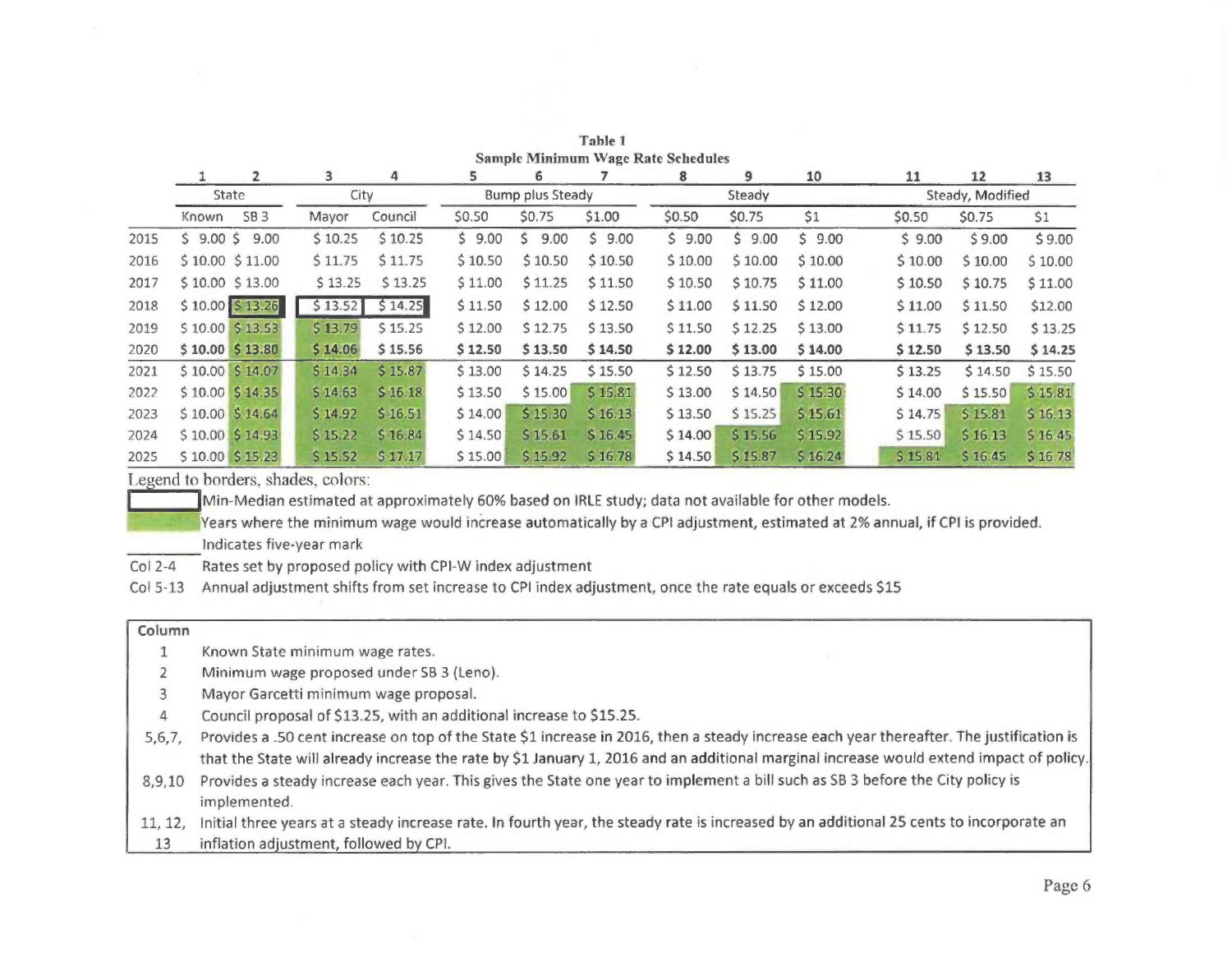### Rate Schedule

The first decision would be to select a wage schedule. The following presents the two wage schedules that have been proposed. The Council can also designate a different rate schedule.

IRLE evaluated the proposals presented by the Mayor and Council and did not recommend any rate schedule. The IRLE report indicates that the \$15.25 rate "reaches higher up into the City's wage distribution than has been attempted to date in the U.S.," which could result in larger effects than predicted by previous research. The Beacon report suggests that if Council moves ahead with this policy, a slower rate of increase would reduce policy effects on businesses. Economic Roundtable endorsed the \$15.25 rate schedule. Public testimony was also received suggesting implementation of lower rate increases over a longer period of time.

Indexing (i.e., CP1 adjustments) is addressed in Section C.

|     | <b>ACTION</b>                            |                                                                                                                                                                 |                                                      |                                           |
|-----|------------------------------------------|-----------------------------------------------------------------------------------------------------------------------------------------------------------------|------------------------------------------------------|-------------------------------------------|
| B.1 | 2016                                     | Adopt proposal of \$13.25 per hour by 2017.<br>2015 \$1.25 increase<br>\$1.50 increase<br>2017 \$1.50 increase                                                  |                                                      |                                           |
| or  | \$15.25 by 2019.<br>2015<br>2016<br>2019 | Adopt proposal to reach \$13.25 per hour by 2017, then<br>\$1.25 increase<br>\$1.50 increase<br>2017 \$1.50 increase<br>2018 \$1.00 increase<br>\$1.00 increase |                                                      |                                           |
| or  | schedules.                               | Adopt another wage schedule. See Table 1 for sample rate                                                                                                        | 2015<br>2016<br>2017<br>2018<br>2019<br>2020<br>2021 | $\mathcal{S}$<br>S.<br>S<br>S.<br>S<br>S. |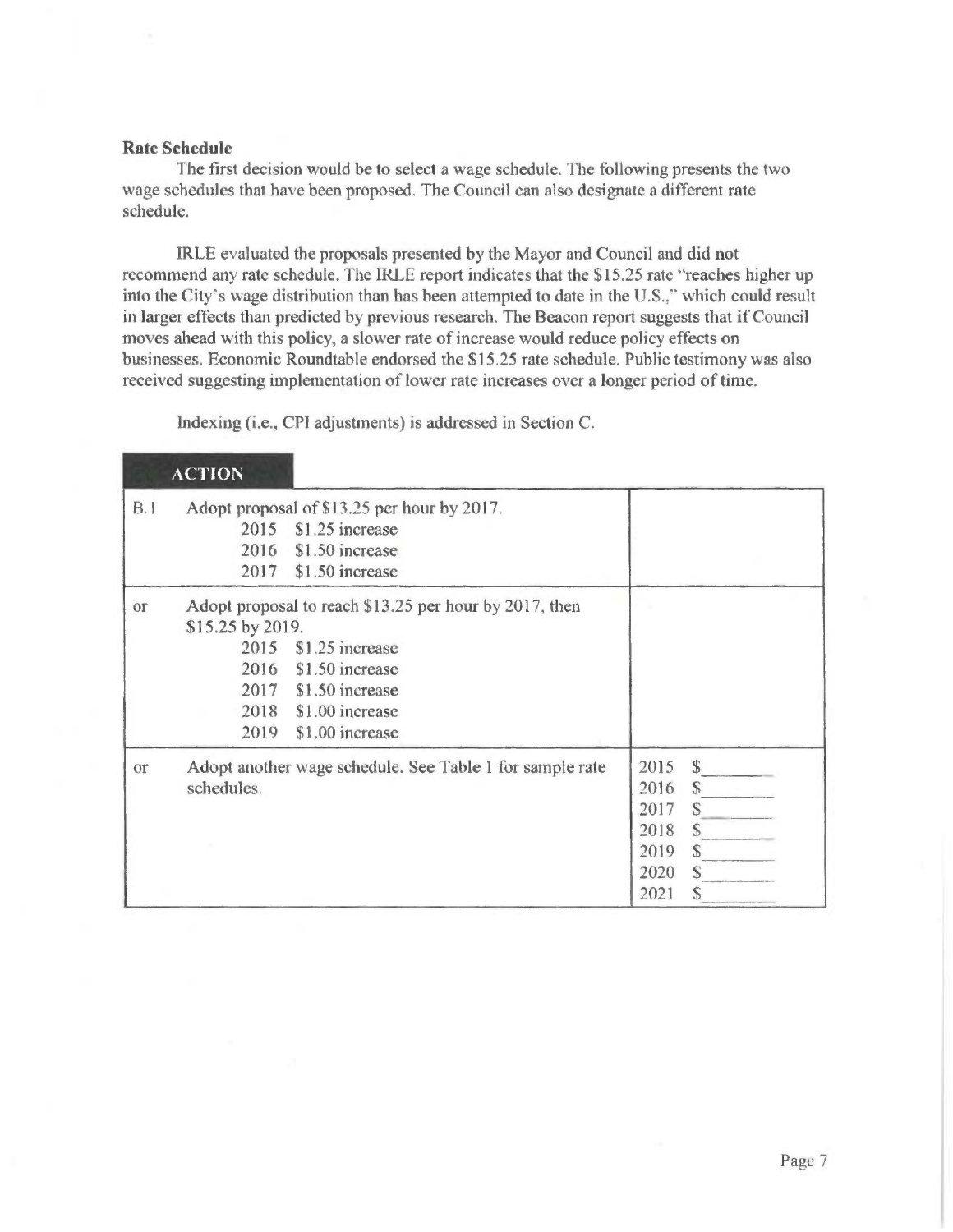### Required Elements

The ordinance should designate the effective date of the rate change, as well as the department, bureau, or office that will provide annual notice to employers of the wage rate for the coming year. Proper and timely notice of wage changes will be required so that employers will know the wages they will be required to pay and when they will need to provide those wages. A single City entity should be responsible for that information and ensure that relevant information is publicized widely.

The Bureau of Contract Administration is the Designated Administrative Agency identified in the hotel minimum wage ordinance. In addition, the Economic Development Committee recently proposed the creation of an Office of Labor Standards in the Bureau of Contract Administration to enforce wage theft.

|     | <b>ACTION</b> |                                                        |  |
|-----|---------------|--------------------------------------------------------|--|
| B.2 |               | Month and Day that wage adjustments would be effective |  |
|     | $\alpha=$     | January 1                                              |  |
|     | $\alpha=$     | April 1                                                |  |
|     | $\frac{1}{2}$ | July 1                                                 |  |
|     | $= -$         | October 1                                              |  |

# **ACTION**

| B.3 |                | Adjustment notice posted number of months prior to<br>effective date |
|-----|----------------|----------------------------------------------------------------------|
|     | $\overline{a}$ | 3 months                                                             |
|     | $\sim$         | 4 months                                                             |
|     | $\sim$ $\sim$  | 6 months                                                             |

### ACTION

| B.4 |               | Department, Bureau, or Office that will determine and post<br>wage rate notices |  |
|-----|---------------|---------------------------------------------------------------------------------|--|
|     |               | Office of Finance                                                               |  |
|     | $\sim$ $\sim$ | <b>Bureau of Contract Administration</b>                                        |  |
|     | $\sim$ $\sim$ | Office of Labor Standards (if created)                                          |  |
|     | $ -$          | City Clerk                                                                      |  |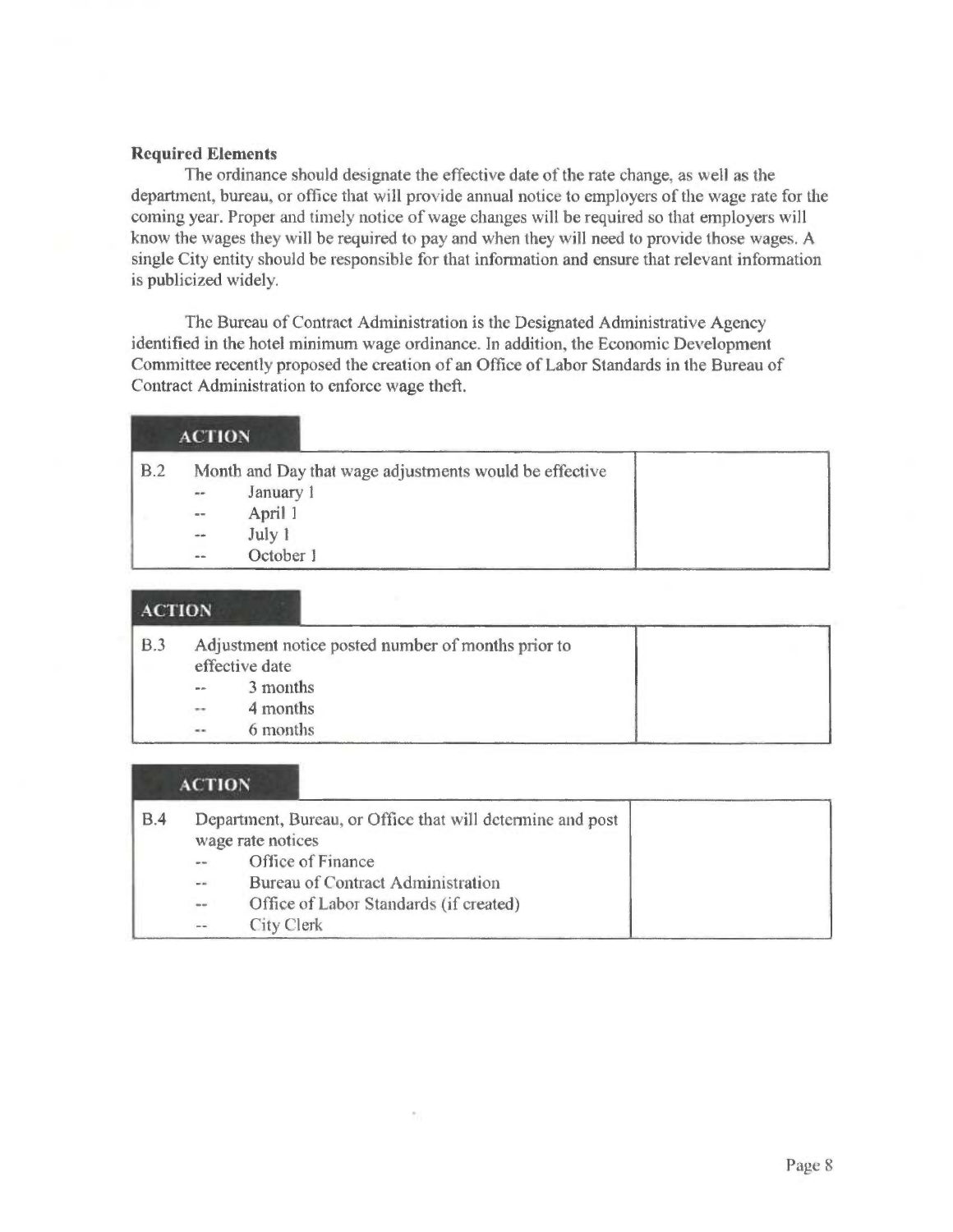# C. INDEXING

Motion (Bonin-Buscaino-Martinez-Price-Koretz-Krekorian) proposes that, following an initial period where wage rates are increased at \$1 per year or more for the first several years, wages will then be increased annually based on an index. These proposals suggest that the annual CPI-W for Los Angeles-Riverside-Orange counties stand as the index for the annual rate of increase. The CPI-W for the Los Angeles area since 2000 is shown in Table 2.

|      | Table 2<br><b>Clerical Workers (CPI-W)</b> | <b>Los Angeles-Riverside-Orange Counties</b><br><b>Consumer Price Index-Urban Wage Earners and</b> |        |
|------|--------------------------------------------|----------------------------------------------------------------------------------------------------|--------|
| 2000 | 3.3                                        | 2008                                                                                               | 3.9    |
| 2001 | 3.3                                        | 2009                                                                                               | $-1.2$ |
| 2002 | 2.8                                        | 2010                                                                                               | 1.5    |
| 2003 | 3.0                                        | 2011                                                                                               | 3.0    |
| 2004 | 3.5                                        | 2012                                                                                               | 2.0    |
| 2005 | 4.4                                        | 2013                                                                                               | 1.1    |
| 2006 | 4.2                                        | 2014                                                                                               | 1.3    |
| 2007 | 3.3                                        |                                                                                                    |        |

IRLE reports that 15 of 30 state minimum wage laws and 14 of 19 local minimum wage laws include indexing. In states that do not use indexing, minimum wage increases are irregular and much larger than inflation rates. IRLE reported on one study that shows no difference on the economy in states that index their minimum wages compared to states that do not.

Economic Roundtable recommends indexing wages based on changes in the CPI-W. Beacon recommends that no automatic index be incorporated into the policy. Rather, they recommend that additional increases be approved based on evaluation of the policy's impacts.

|     | <b>ACTION</b> |                                                                                                                                                            |  |
|-----|---------------|------------------------------------------------------------------------------------------------------------------------------------------------------------|--|
| C.1 |               | Implement an automatic annual index adjustment once the<br>target salary rate has been achieved?<br>Yes, implement an automatic annual index<br>adjustment |  |
|     | <b>Brand</b>  | No, do not implement an automatic annual index<br>adjustment                                                                                               |  |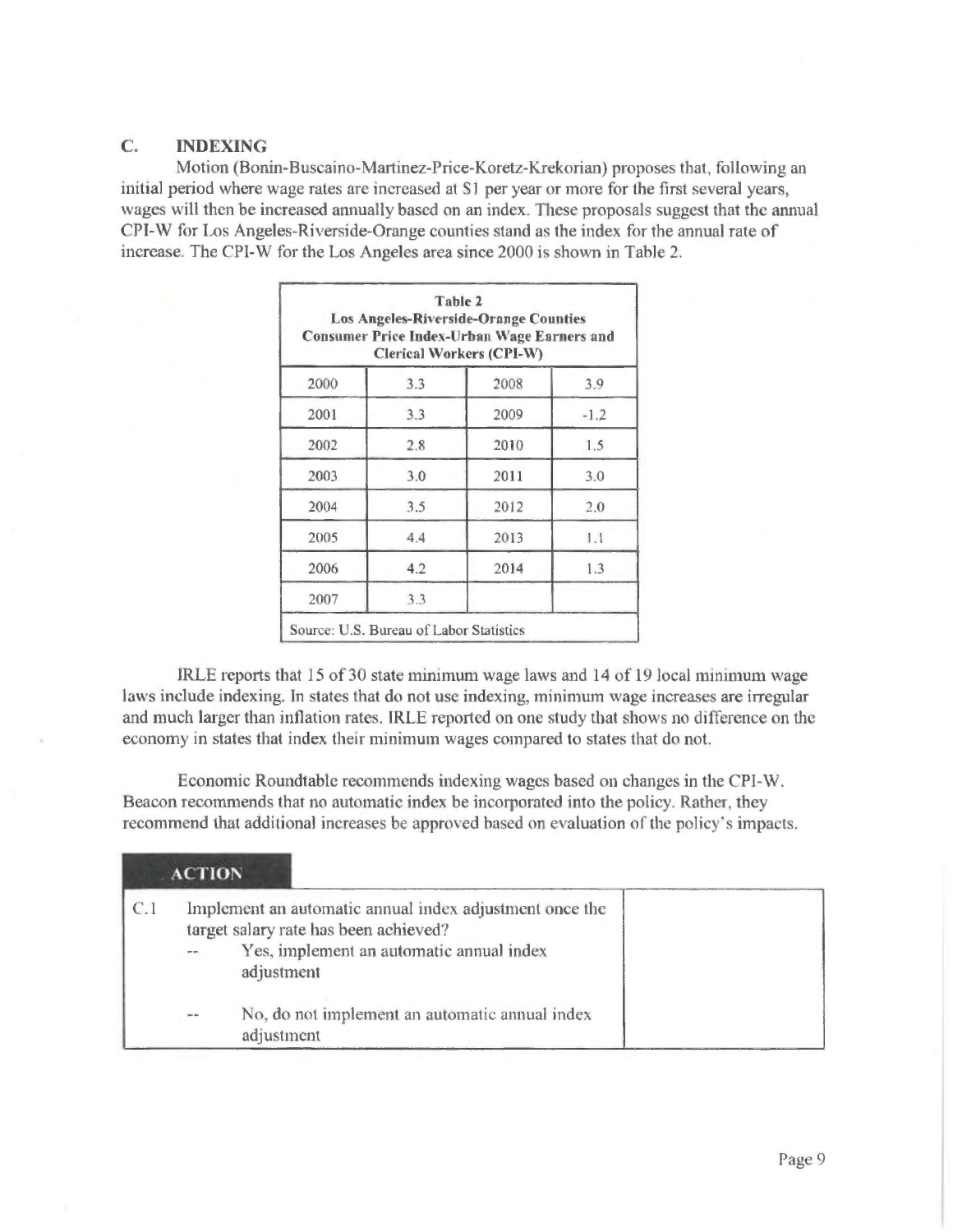### Index Adjustment Timing

Discussions have included the concept of an alternative rate schedule for specified firm types, including small businesses and non-profits. An argument for the alternative rate schedule is that certain business types require additional time to adjust to the higher wage rates. By providing a longer period of time to reach the higher wage rates, the designated businesses might be better able to accommodate those rates. These businesses are discussed later in this report.

Implementation timing of an automatic annual index adjustment, however, creates a moving target for the alignment of the primary wage schedule and the alternative rate schedule. Implementation of an automatic adjustment would require that the alternative wage schedule include higher annual adjustments for several years and create a longer time-frame for the alignment of the two rate schedules.

Consideration of the timing for implementation of the automatic annual index adjustment. then, becomes critical to the development of this policy.

- Should the two rate schedule match at some future point?
- If they should match, how is that match achieved:
	- Should the alternative wage schedule continue to climb at larger increments in later years until the two rates match, or
	- Should the automatic annual index adjustment become effective only when the two rate schedules have matched?

# ACTION

| C.2 |               | Should implementation of the automatic annual index<br>adjustment be delayed until the alternative rate schedules<br>match the primary rate schedule?<br>Delay indexing until the alternative rate schedules<br>match the primary rate schedule |
|-----|---------------|-------------------------------------------------------------------------------------------------------------------------------------------------------------------------------------------------------------------------------------------------|
|     | $\sim$ $\sim$ | No, do not delay indexing until the alternative rate<br>schedules match the primary rate schedule.                                                                                                                                              |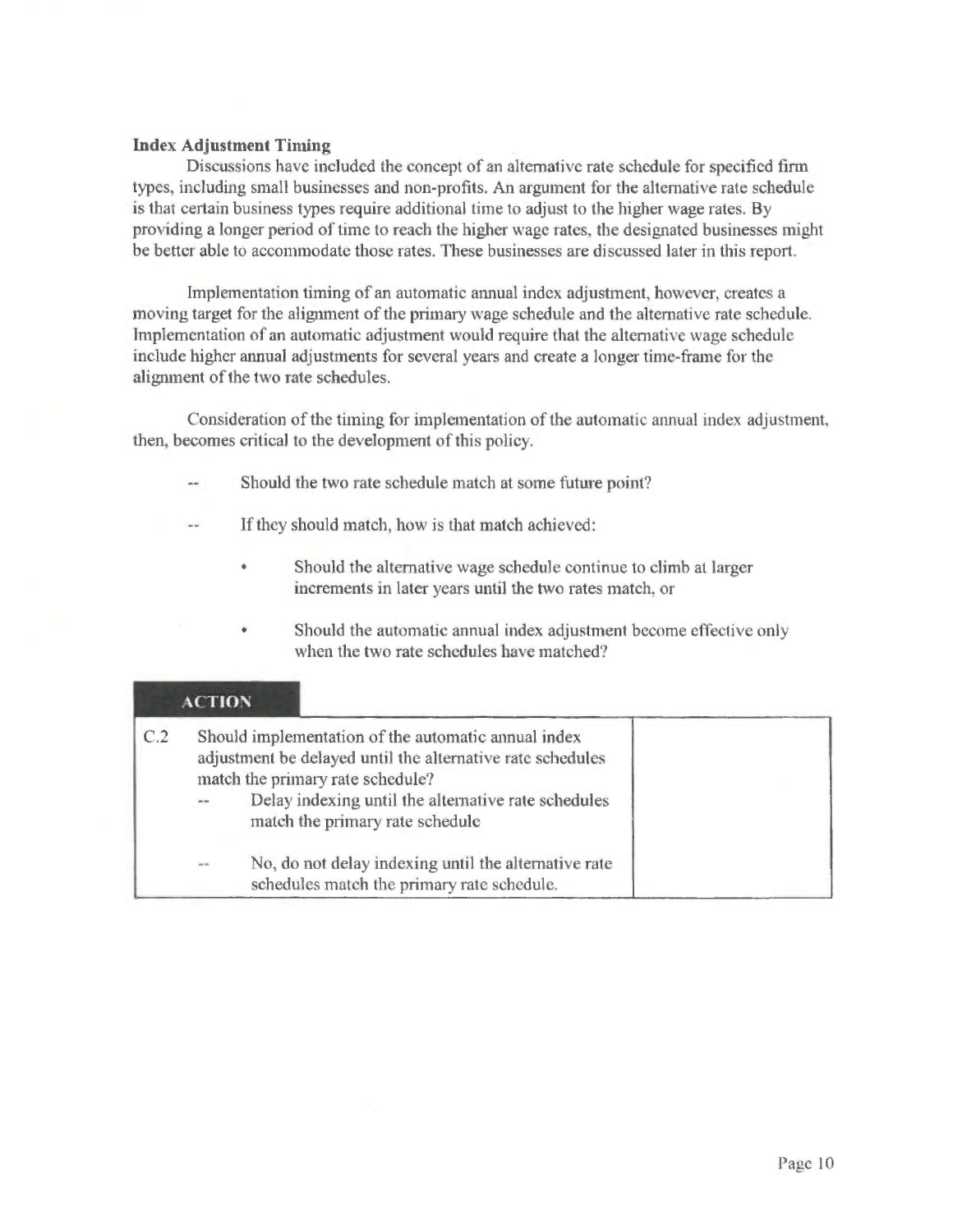### Floor

Motions and questions by the Committee requested consideration of a "floor' on the amount of a minimum wage change if the wage is indexed. As Table 2 shows, the Los Angeles region has experienced a negative value in the CPI-W. A strict index on the minimum wage rate would require that the rate be reduced in that situation. If a floor is established, then the minimum wage rate would not drop below the designated threshold.

Economic Roundtable recommends adopting a floor of 0%. IRLE discusses the concept of a floor but does not make a recommendation. Beacon does not address the concept of a floor.

|     | <b>ACTION</b>                                                                                                                                                                    |  |
|-----|----------------------------------------------------------------------------------------------------------------------------------------------------------------------------------|--|
| C.3 | Floor on automatic adjustments?<br>Yes, establish a floor on automatic adjustments<br>No, do not establish a floor on automatic<br>$\frac{1}{2}$<br>adjustments<br><b>ACTION</b> |  |
| C.4 | If a floor is established, what is the amount of the floor?<br>$-1\%$<br>$0\%$<br>$\frac{0}{6}$                                                                                  |  |

### **Ceiling**

It should be noted that the ceiling rate should be set with some care. If the ceiling rate is too high, automatic adjustments could go into effect in years when the economy is in recession. A lower ceiling ensures that automatic adjustments maintain some measure of moderation. On the other hand, a ceiling that is too low could be a problem when combined with a bank (discussed in the next section). Un-used adjustment could significantly accumulate in the bank and result in an obligation to increase wages during a recession.

Economic Roundtable recommends a ceiling of 4%. IRLE discusses the concept of a ceiling but does not make a recommendation. Beacon does not address the concept of a ceiling.

| <b>ACTION</b> |               |                                                                                                                                                      |  |
|---------------|---------------|------------------------------------------------------------------------------------------------------------------------------------------------------|--|
| $\subset$ .5  | $\sim$ $\sim$ | Ceiling on automatic adjustments?<br>Yes, establish a ceiling on automatic adjustments<br>No, do not establish a ceiling on automatic<br>adjustments |  |